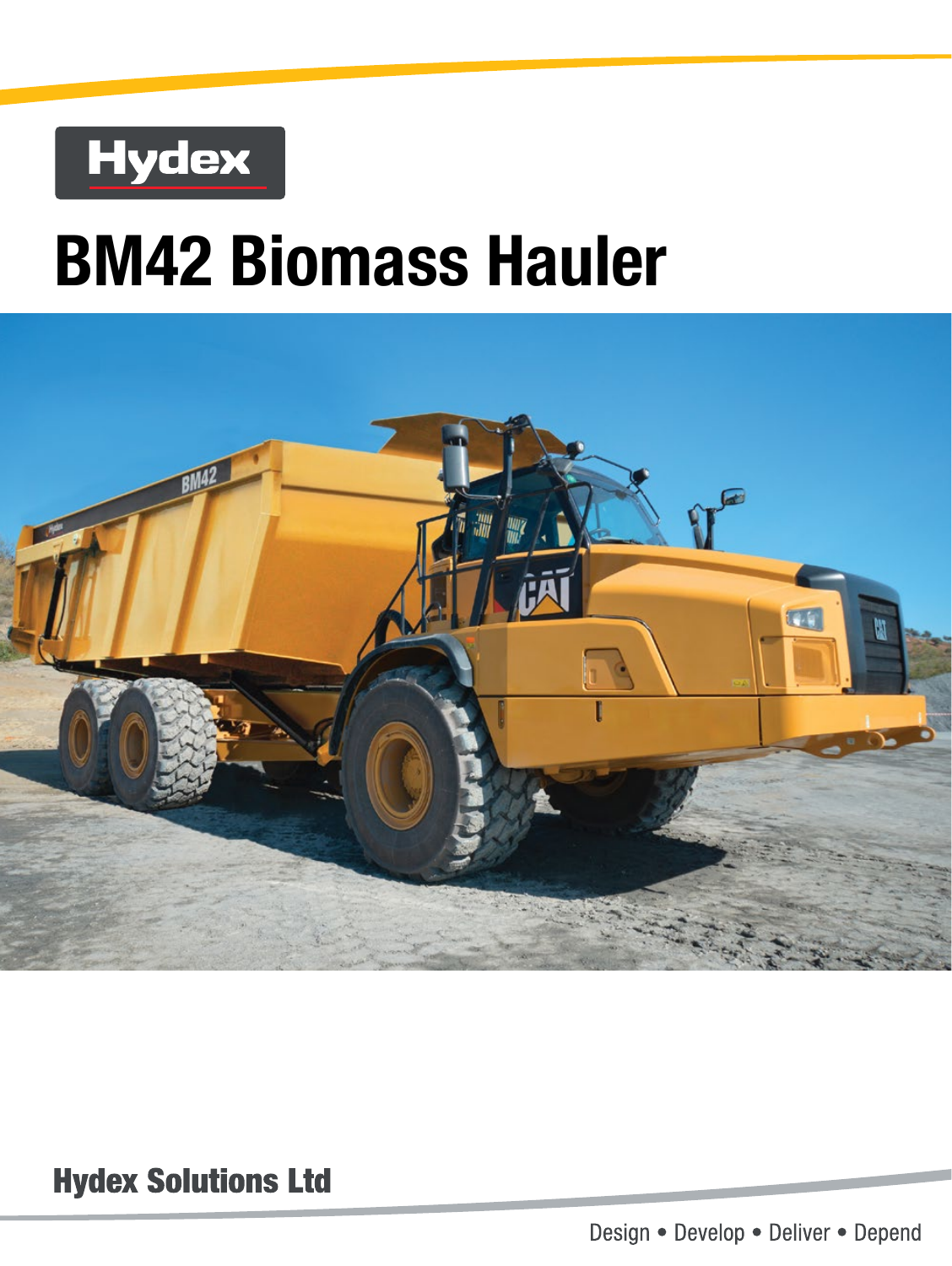## Hydex BH42 Biomass Hauler

The Hydex BM42 Biomass Hauler has been specifically designed to transport stumps, wood harvesting debris, chips and other forms of biomass around the site easily and safely.

Due to the high flotation of this type of machine the BM42 can run infield in areas of stump harvesting operations saving material handling operations.

Built around the CAT® 745C ADT chassis, the BM42 enables operators to carry biomass to primary depots at greater longer average distances than simply off loading at the roadside. The BM42 travels at a far higher average speed than any other existing way to move biomass infield or directly to the areas where material will be processed.

With a maximum payload of 41 tonnes and 42 cubic metres capacity the BM42 gives operators the best way to maximize productivity and reduce costs.

## Features

Built on CAT® 745C long wheel base chassis which incorporates the CAT® C18 engine that is rated at 496 net horsepower.

The BM42 has a top travel speed of 54 km/h which will mean much faster cycle times.

The body of the BM42 is made from Hardox steel giving maximum body life and incorporates as many Caterpillar components as possible. The clean lines of the inside of the body ensures ease of unloading of stumps and other biomass products.

The BM42 tailgate is hydraulically operated and is designed to give the maximum load clearance when unloading.

Hydex optional Hytrack TPMS system monitors the unit's tyre temperatures and pressures in real time helping to increase site safety, reduce fuel spend and increase tyre life through effective tyre maintenance.



As with all Hydex machines the BM42 meets the requirements for CE marking where applicable, and of course is sold, fully serviced and supported by your local CAT® dealer.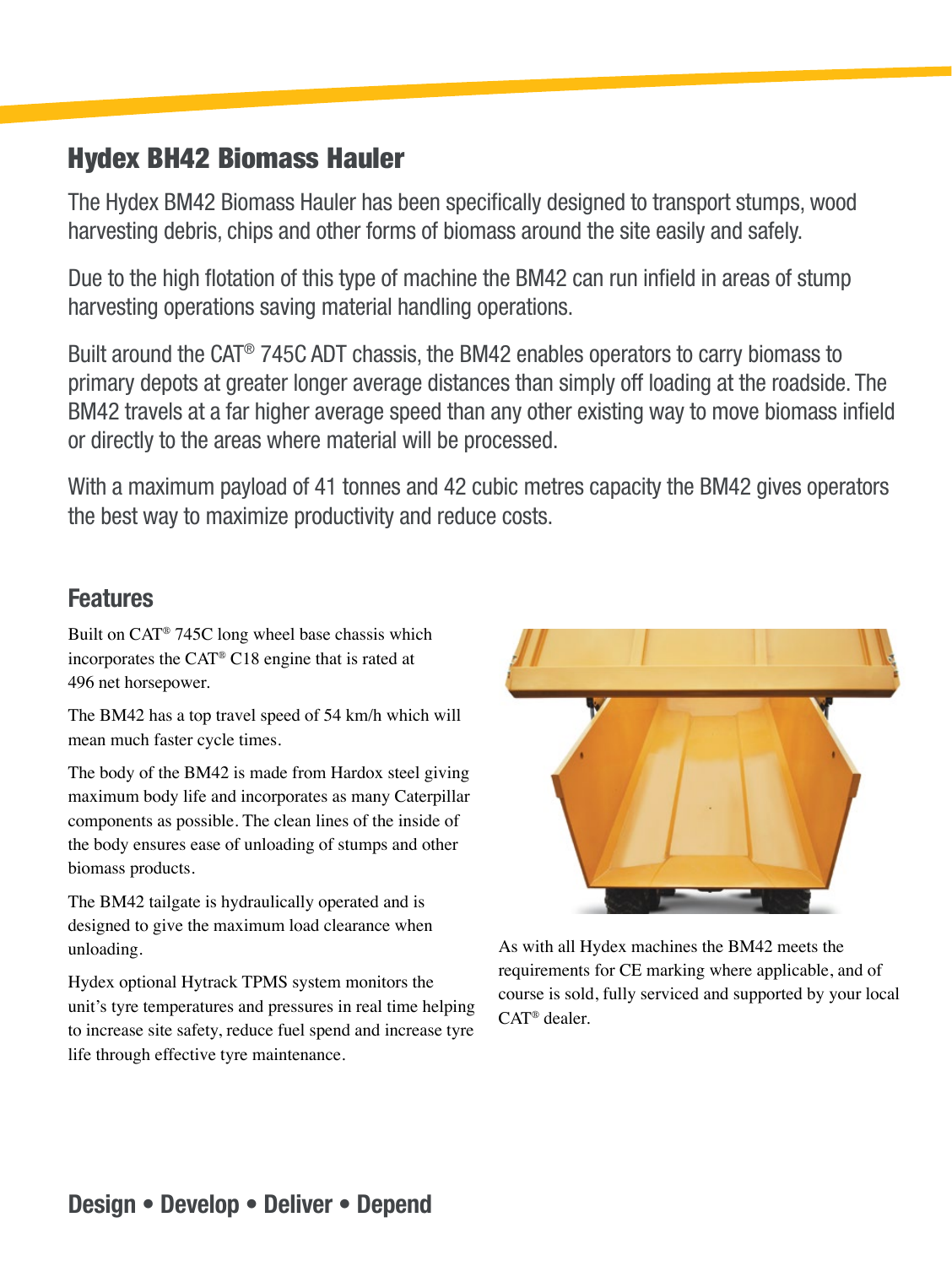



### Features

- 41 tonnes load capacity.
- 42 cubic meters volume capacity.
- Multi stage lift cylinders giving max lift angle.
- Clean lines inside body to enable easy unloading of stumps etc.
- Built on Cat 745C long wheel base chassis.
- 3.6 m overall width to enable easier road transportation.

#### **Options**

- Hydraulic operated tailgate.
- HyTrack TPMS tyre monitoring system.
- Body liner with serrated floor that allows excess dirt removal.
- 875/65R29 tyres.